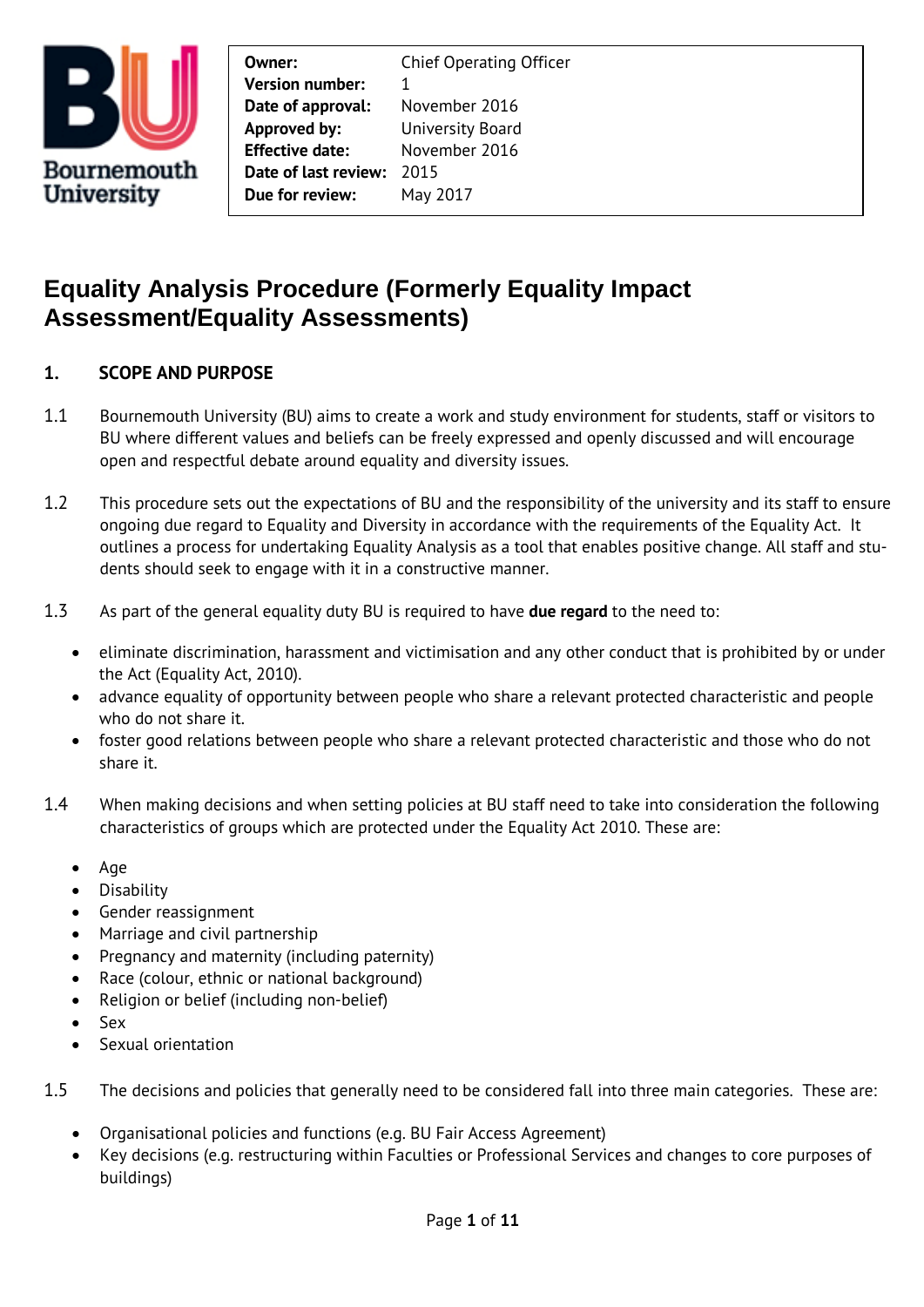- Policies that set criteria or guidelines for others to use (e.g. BU pay and promotion criteria and study/research leave programmes)
- 1.6 If you are in any doubt about whether an activity you are leading on requires you to undertake Equality Analysis please speak to the university Equality and Diversity Adviser. Email: [diversity@bournemouth.ac.uk.](mailto:diversity@bournemouth.ac.uk)
- 1.7 Previously this work was referred to as Equality Impact Assessments or Equality Assessments. This revised procedure continues to adhere fully with the framework agreement reached between BU and University College Union (UCU). In addition the approach adopted at BU is fully supported by UNISON.
- 1.8 This procedure is written with reference to the guidance provided by the Equality and Human Rights Commission (EHRC).

#### **2. KEY RESPONSIBILITIES**

- 2.1 Responsibility for the procedure is held by the Chief Operating Officer, who is a member of the BU Board, advised by the Equality and Diversity Steering Group.
- 2.2 The responsibility for undertaking Equality Analysis is devolved to Faculties and Professional Services, with nominated decision-makers appointed by Executive Deans and Directors of Professional Services.
- 2.3 It is expected that everyone in BU has some understanding of the issues and has undertaken online diversity training (this is strongly advised for all staff not just new ones). Those with line management responsibilities should encourage completing the diversity training.

#### **3. LINKS TO OTHER UNIVERSITY DOCUMENTS**

- 3.1 Policies, procedures and codes of practice that sit alongside this policy and procedures include:
	- [Equality and Diversity Policy](https://www1.bournemouth.ac.uk/sites/default/files/asset/document/dignity-diversity-and-equality-policy.pdf)
	- [Dignity and Respect \(Harassment\) Policy and Procedures](https://www1.bournemouth.ac.uk/sites/default/files/asset/document/Dignity%20and%20Respect%20Policy.pdf)
	- **[Data Protection Policy](https://www1.bournemouth.ac.uk/about/governance/access-information/data-protection-act-1998-dpa-privacy-policies)**
	- **[Gender Reassignment Policy](https://www1.bournemouth.ac.uk/sites/default/files/asset/document/Gender-Reassignment-policy.pdf)**

#### **4. GENERAL PRINCIPLES**

- 4.1 The individual leading on each Equality Analysis on behalf of the University, Faculty or Professional Service is the decision-maker.
- 4.2 Decision-makers need to have knowledge and understanding of the proposed activity. In addition these individuals require knowledge and understanding of relevant equality issues and must attempt to be objective about the activity when undertaking the analysis.
- 4.3 The decision-maker must be aware of the general equality duty and consciously take it into account in the work. They should collate evidence of a structured attempt to focus on equality issues to show what was taken into account and what he or she knew when making a decision.
- 4.4 The Equality Analysis should be undertaken prior to the start of the activity. The decision-maker will also need to identify when the analysis will be reviewed.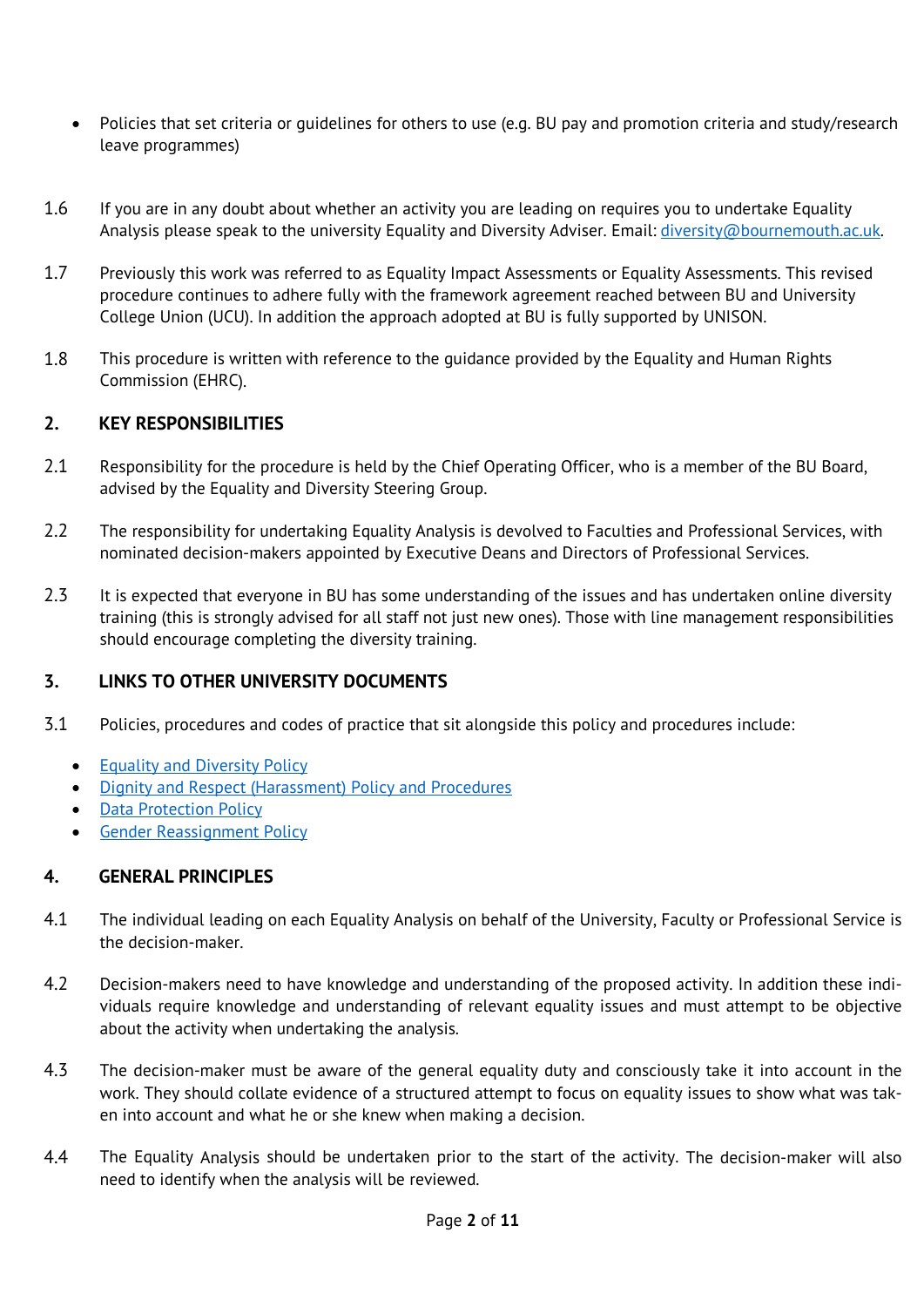- 4.5 Records should be kept by Equality and Diversity Adviser of the information gathered, the completed analysis and the decision taken.
- 4.6 The Equality and Diversity Adviser is available to provide advice and support to decision-makers within Faculties and Professional Services who are responsible for undertaking Equality Analysis at BU.

### **5. DECIDING WHICH ACTIVITIES NEED TO BE ASSESSED**

- 5.1 A programme of annual Equality Analysis work is identified through discussions with Executive Deans and Directors/Heads of Professional Services. This is shared at the start of each academic year with the Equality and Diversity Steering Group.
- 5.2 Consultation documents that form part of organisational change need to include an Equality Analysis showing the pre-change and anticipated post-change situation in relation to equality and diversity issues. The Equality Analysis is then updated to reflect the post-consultation situation. Decision-makers who are leading on organisational change may talk to the Equality and Diversity Steering Group or if there are concerns over privacy or confidentiality the Equality and Diversity Adviser at the outset.
- 5.3 When and if there is a requirement to undertake new activities which had not previously been included in the identified programme of the Equality Analysis work, Executive Deans and Directors/Heads of Professional Services are advised to contact the Equality and Diversity Adviser to discuss further and to facilitate completion of any appropriate Equality Analysis.
- 5.4 The activities that need to be considered are listed in 1.5 above.
- 5.5 Not all activities can be expected to benefit everyone equally, particularly if they are targeted at addressing particular problems affecting one group of people, such as disabled students. It is important to consider the interplay between different protected characteristics.
- 5.6 If you decide that an activity has no equality implications you should be confident of your reasons for this, and record your reasons why an activity is not relevant in the Equality Analysis template.

#### **6. GATHERING RELEVANT INFORMATION**

- 6.1 The decision-maker should gather information to help undertake the analysis. It is useful to bring together the key people who are likely to be involved in developing and implementing the activity. This may include external organisations.
- 6.2 Examples of possible internal and external equality and diversity information are listed below in Appendix D.
- 6.3 It is important that the decision-maker undertaking the Equality Analysis has appropriate and reliable information about the different groups sharing protected characteristics that are likely to be affected by the activity. If this is not possible decision-makers could consider undertaking short surveys, undertaking some engagement work or seek to increase your understanding in the short term before undertaking more robust research at a later date.
- 6.4 When undertaking the analysis, it is recommended that the decision-maker draws on equality and diversity information from a range of sources to ensure objectivity and address concerns over possible bias.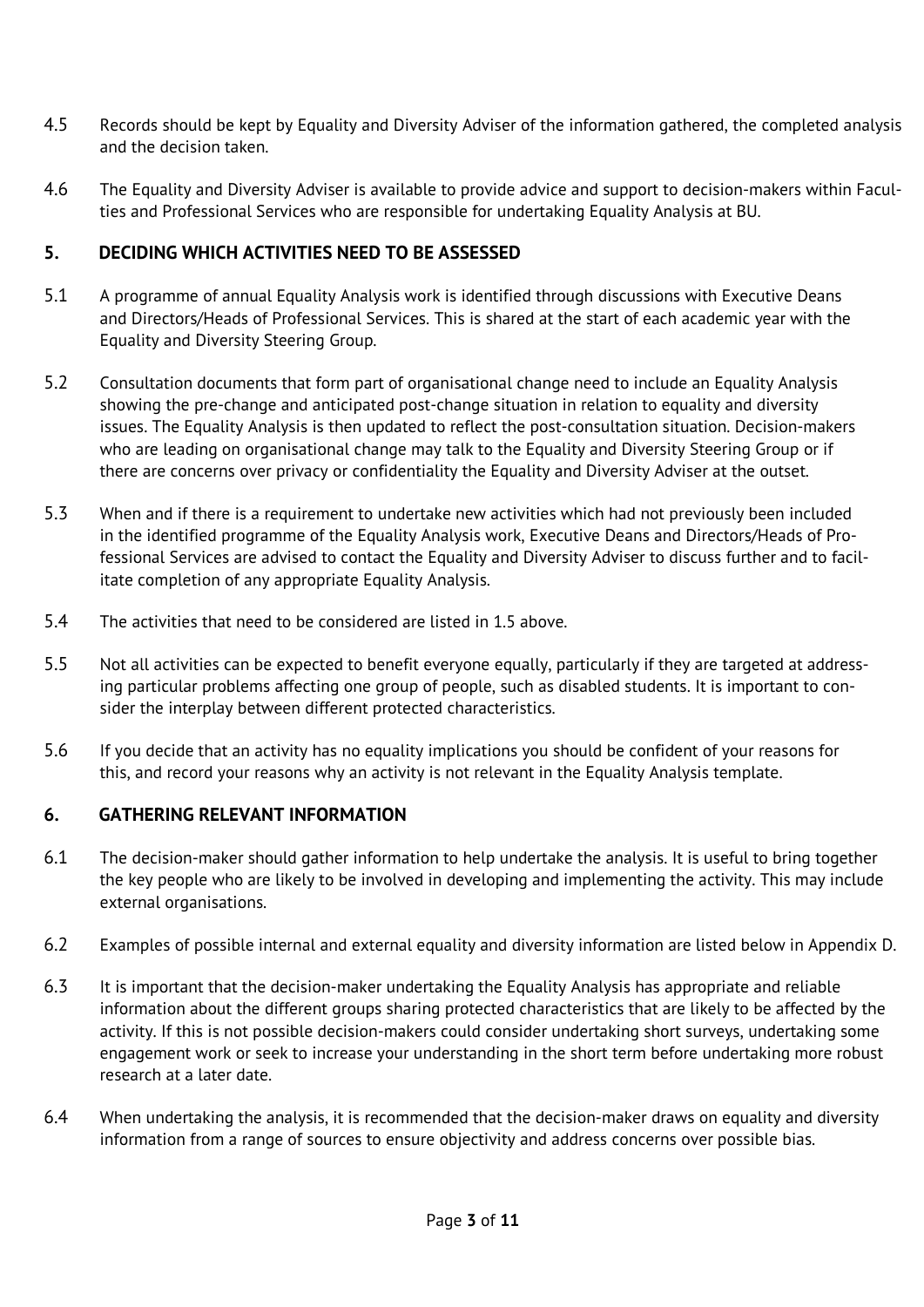# **7. COMPLETING THE EQUALITY ANALYSIS (Appendix A)**

- 7.1 After the decision-maker has analysed the information gathered, they should complete the Equality Analysis template - Appendix B.
- 7.2 It is important to be careful about making overly general conclusions without supporting evidence. It may also be difficult to show compliance with the general equality duty.
- 7.3 To help shape the development of the analysis, feedback may be sought from the Equality and Diversity Steering Group **early on in the process**. However, it is not a compulsory requirement to consult with this committee. Further information about the Equality and Diversity Steering Group can be obtained by contacting the Equality and Diversity Adviser. E-mail: [diversity@bournemouth.ac.uk](mailto:diversity@bournemouth.ac.uk)

# **8. MAKING THE DECISION**

- 8.1 After completing the Equality Analysis, the findings should result in one of the courses of action outlined in Table 1 below.
- 8.2 If the decision/policy is assessed at either level 3 or 4 the decision-maker must inform the relevant Executive Dean, Director/Head of Professional Service and discuss the plan of action with them.

| <b>Course of action</b>                   | <b>Notes</b>                                                                                                                                                                                                                                                                                                                                                                                                                                                                                                                                                                                                                                                   |
|-------------------------------------------|----------------------------------------------------------------------------------------------------------------------------------------------------------------------------------------------------------------------------------------------------------------------------------------------------------------------------------------------------------------------------------------------------------------------------------------------------------------------------------------------------------------------------------------------------------------------------------------------------------------------------------------------------------------|
| <b>Continue the</b><br>activity (Level 1) | The analysis demonstrates that there is evidence that the activity does not have<br>potential for discrimination and that a proportionate approach to advancing<br>equality of opportunity and fostering good relations between people with<br>different protected characteristics has been taken. You should document the<br>reasons for this conclusion and the information you used to make this decision.<br>Form to be deposited on <b>SharePoint site</b>                                                                                                                                                                                                |
| <b>Justify and</b>                        | Ultimately, there may be other factors (such as other activity aims or financial                                                                                                                                                                                                                                                                                                                                                                                                                                                                                                                                                                               |
| continue the                              | constraints) which make it reasonable for you to decide to adopt the activity de-                                                                                                                                                                                                                                                                                                                                                                                                                                                                                                                                                                              |
| activity (Level 2)                        | spite its adverse equality impact. This option is appropriate where your activity<br>does not unlawfully discriminate, or where any potential discrimination is indi-<br>rect and can be objectively justified. You need to take into account the possibil-<br>ity that your decision could be challenged, and consider whether you would be<br>able to satisfy a court that you had due regard to the aims of the general equali-<br>ty duty when you reached your decision. It is particularly important that you<br>document the reasons for your decision and the evidence that supported these<br>reasons. Form to be deposited on <b>SharePoint site</b> |
| <b>Change the</b>                         | This involves making changes to the activity to ensure it does not adversely af-                                                                                                                                                                                                                                                                                                                                                                                                                                                                                                                                                                               |
| <b>Activity</b>                           | fect certain groups of people, or miss opportunities to affect them positively.                                                                                                                                                                                                                                                                                                                                                                                                                                                                                                                                                                                |
| (Level 3)                                 | This can involve taking steps to mitigate adverse impacts, or to bolster or tailor<br>positive ones. It is lawful under the Act to treat people differently in some cir-<br>cumstances, such as putting in place single-sex provision where there is a need<br>for it or adopting proportionate positive action measures that benefit people                                                                                                                                                                                                                                                                                                                   |

# **Table 1: Analysis outcomes (from EHRC guidance)**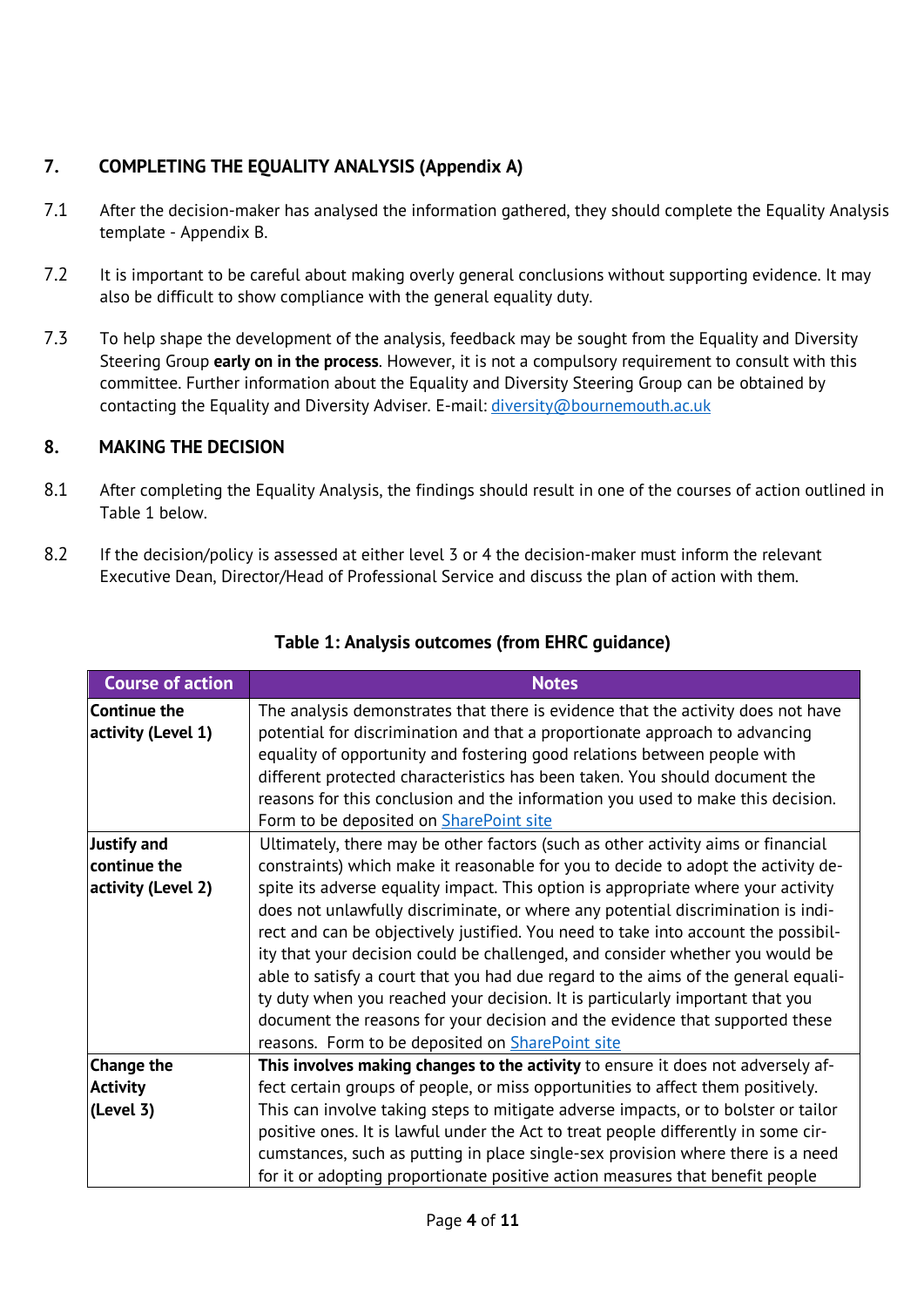| <b>Course of action</b>        | <b>Notes</b>                                                                                                                                                                                                                                                                                                                                                |  |  |
|--------------------------------|-------------------------------------------------------------------------------------------------------------------------------------------------------------------------------------------------------------------------------------------------------------------------------------------------------------------------------------------------------------|--|--|
|                                | sharing protected characteristics. Document the reasons for the steps you are<br>adopting and the information you used to make this decision.                                                                                                                                                                                                               |  |  |
| Stop the activity<br>(Level 4) | If analysis of the activity shows a high probability of unavoidable discrimination<br>which (where the law allows it) cannot be objectively justified, you must consider<br>developing a new approach in order to avoid legal challenges under the Equality<br>Act 2010. Document the reasons for this decision and the information you used<br>to make it. |  |  |

### **9. PUBLICATION**

- 9.1 Once complete, the Equality Analysis and recommendations should be signed off by the decision-maker.
- 9.2 Completed forms must be provided to the Equality and Diversity Steering Group in advance of its termly meetings and to the Equality and Diversity Advisor, for inclusion in annual reporting to the Board. Completed forms should be sent via email to [diversity@bournemouth.ac.uk](mailto:diversity@bournemouth.ac.uk)
- 9.3 When presenting papers for discussion or decision at Board, University Leadership Team and Senate meetings it would be expected to confirm whether or not an analysis had been undertaken as part of the standard committee paperwork.
- 9.4 When reviewing decisions and policies, the results of previous equality analyses should be considered as part of normal business activity for each Faculty and Professional Service.
- 9.5 All Equality Analysis work that is shared with the Equality and Diversity Steering Group will be stored on SharePoint and available for BU staff to access.

#### **10. REVISION**

10.1 This Policy will be revised as necessary in the light of statutory changes, new guidance and/or experience of its operation.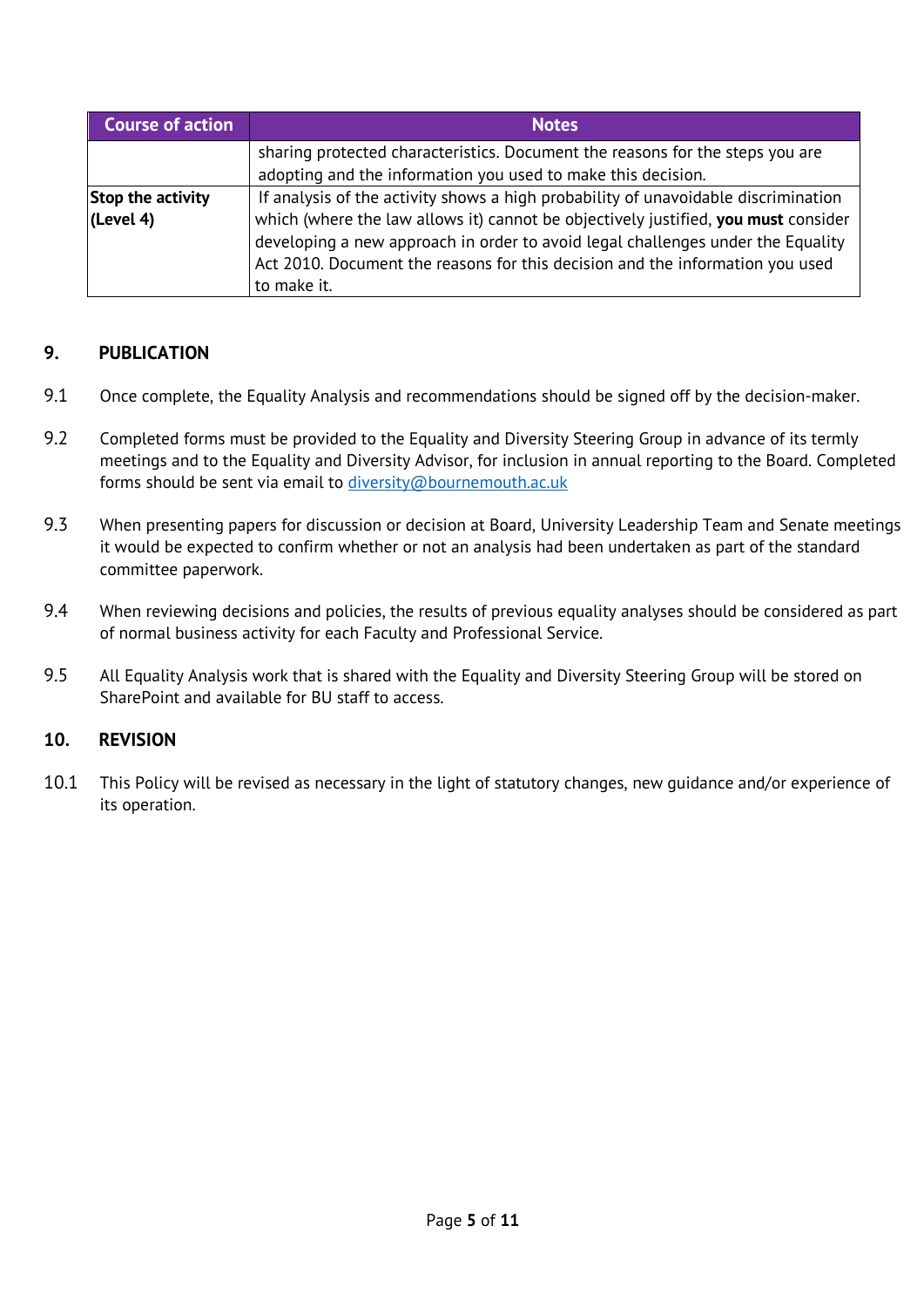# **Appendix A: BU Equality Analysis (EA) flowchart**

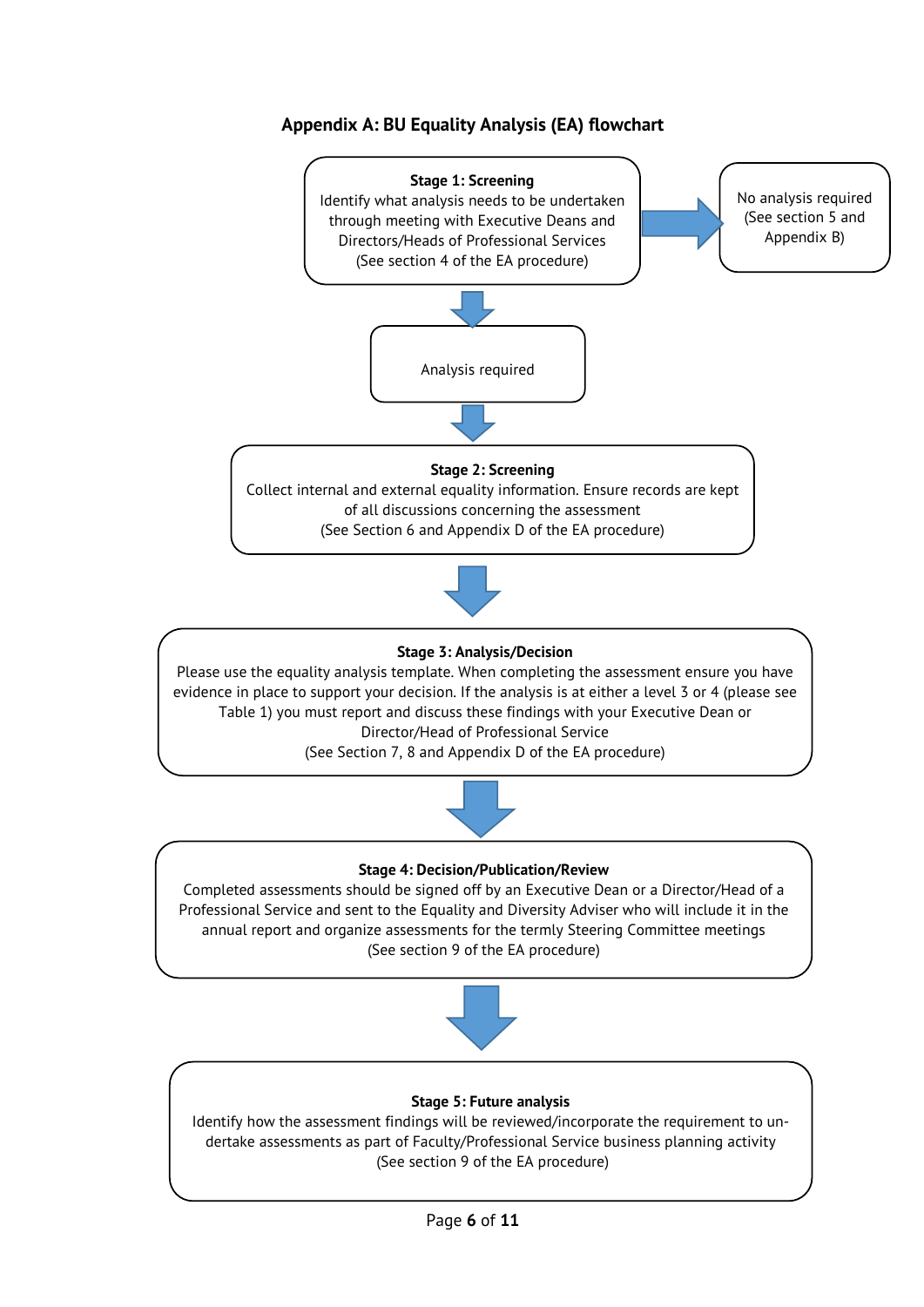# **Appendix B: Equality Analysis template**

| <b>Screening</b>                                                          |        | <b>Please provide explanatory comments</b> |         |         |         |
|---------------------------------------------------------------------------|--------|--------------------------------------------|---------|---------|---------|
| What activity is being analysed?<br>1.                                    |        |                                            |         |         |         |
| Who likely to be affected by the activity?<br>2.                          |        |                                            |         |         |         |
| Who led the analysis?<br>3.                                               |        |                                            |         |         |         |
| Who contributed to the analysis?<br>4.                                    |        |                                            |         |         |         |
| What information has been used to inform the<br>5.                        |        |                                            |         |         |         |
| analysis?                                                                 |        |                                            |         |         |         |
| <b>Analysis</b>                                                           |        | <b>Please provide explanatory comments</b> |         |         |         |
| 6. How does the activity promote good                                     |        |                                            |         |         |         |
| relations/equality/inclusion in relation to:                              |        |                                            |         |         |         |
| $6.1$ Age                                                                 |        |                                            |         |         |         |
| 6.2 Disability                                                            |        |                                            |         |         |         |
| 6.3 Gender Reassignment                                                   |        |                                            |         |         |         |
| 6.4 Marriage and civil partnership <sup>1</sup>                           |        |                                            |         |         |         |
| 6.5 Pregnancy and maternity (including paternity)                         |        |                                            |         |         |         |
| 6.6 Race (colour, ethnic or national background)                          |        |                                            |         |         |         |
| 6.7 Religion or belief (including non-belief)                             |        |                                            |         |         |         |
| 6.8 Sex (Female/Male)                                                     |        |                                            |         |         |         |
| 6.9 Sexual orientation                                                    |        |                                            |         |         |         |
| 7. Does the activity have an actual or potential                          |        |                                            |         |         |         |
| adverse impact in relation to?                                            |        |                                            |         |         |         |
| 7.1 Age                                                                   |        |                                            |         |         |         |
| 7.2 Disability                                                            |        |                                            |         |         |         |
| 7.3 Gender Reassignment                                                   |        |                                            |         |         |         |
| 7.4 Marriage and civil partnership <sup>2</sup>                           |        |                                            |         |         |         |
| 7.5 Pregnancy and maternity (including paternity)                         |        |                                            |         |         |         |
| 7.6 Race (colour, ethnic or national background)                          |        |                                            |         |         |         |
| 7.7 Religion or belief (including non-belief)                             |        |                                            |         |         |         |
| 7.8 Sex (Female/Male)                                                     |        |                                            |         |         |         |
| 7.9 Sexual orientation                                                    |        |                                            |         |         |         |
| Comment on the good practice identified<br>8.                             |        |                                            |         |         |         |
|                                                                           |        |                                            |         |         |         |
| 9. Comment on the actions to mitigate actual or potential adverse impact  |        |                                            |         |         |         |
|                                                                           |        |                                            |         |         |         |
| 10.<br>Decision/Feedback/Approval                                         |        |                                            |         |         |         |
| 10.1 What is the analysis outcome? (See Table 1 to assist                 | Please | Level 1                                    | Level 2 | Level 3 | Level 4 |
| here)                                                                     | circle |                                            |         |         |         |
| 10.2 Have you consulted with EDSG?                                        |        |                                            |         |         |         |
| 10.3 When will the analysis be reported to EDSG?                          |        |                                            |         |         |         |
| 10.4 Which Committee will approve the analysis?                           |        |                                            |         |         |         |
| 10.5 Date of approval<br>10.6 When and how will the analysis be reviewed? |        |                                            |         |         |         |
|                                                                           |        |                                            |         |         |         |

 $\overline{a}$ 

<span id="page-6-1"></span><span id="page-6-0"></span> $^{\rm 1}$  Marriage and civil partnership are protected under the legislation but only for the need to eliminate unlawful discrimination in employment. <sup>2</sup> Please see footnote 1.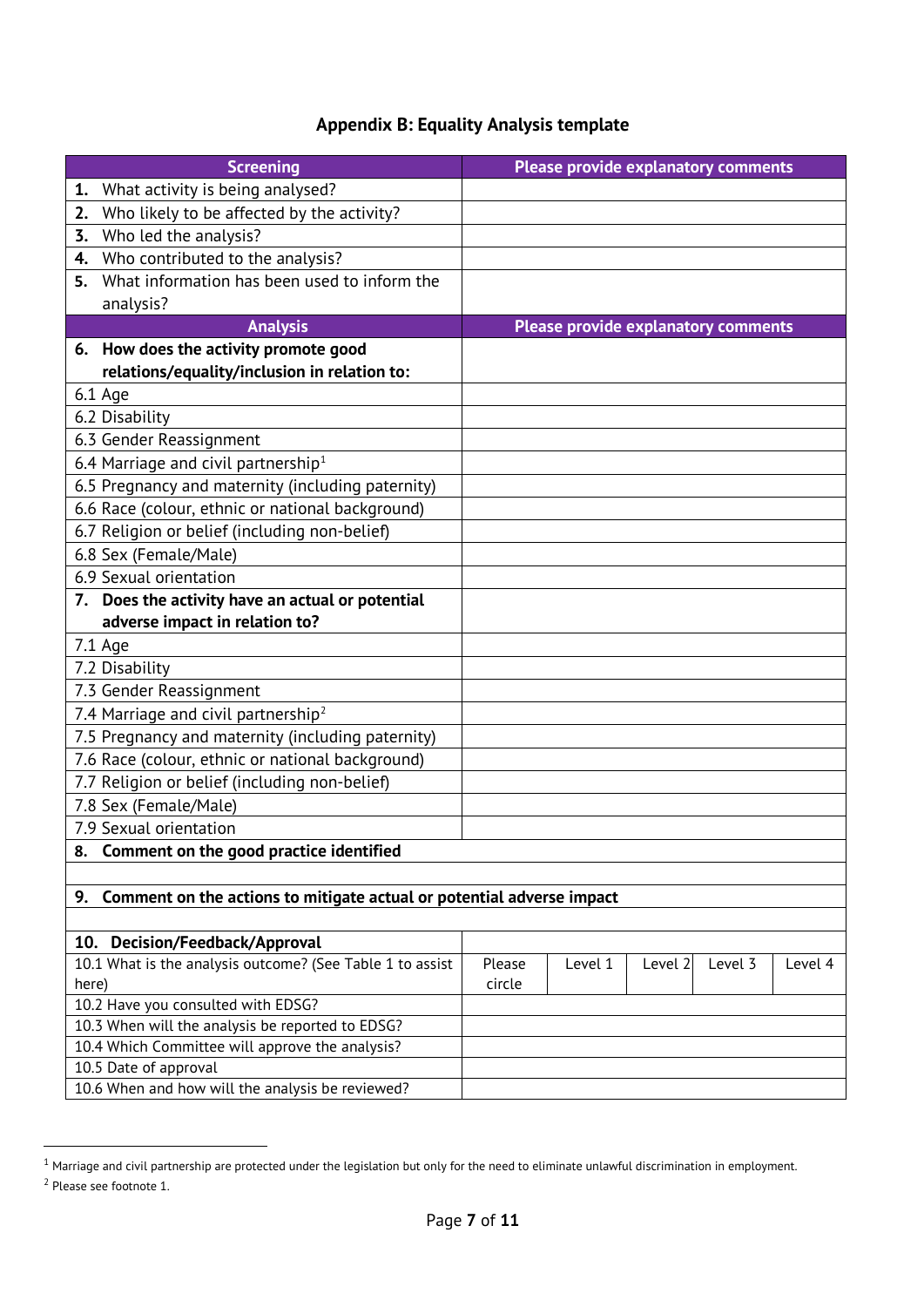## **Appendix C: Equality Analysis programme of work plan**

This programme of work was agreed by the Equality and Diversity Steering Group, following consultation with all Executive Deans and Directors/Heads of Professional Services. The plan has been developed by approaching Executive Deans and Directors/Heads of Professional Services to discuss how equality and diversity matters are being embedded into their business as usual activity within their Faculty and Professional Service. It also takes into consideration the programme of work identified in individual Faculty and Professional Service delivery plans.

To support staff in deciding what needs to be assessed the following checklist is provided. Please note this checklist is not an exhaustive list.

# **Table 2: Equality Analysis checklist**

| <b>Questions</b>                                      | <b>Response</b> |
|-------------------------------------------------------|-----------------|
| 1. Is the activity likely to affect BU students,      |                 |
| staff or the wider community? The relevance of        |                 |
| an activity to equality depends not just on the       |                 |
| number of those affected but on the significance      |                 |
| of the impact on them.                                |                 |
| 2. Is the activity likely to affect people with pro-  |                 |
| tected characteristics differently?                   |                 |
| 3. Is it a major BU activity, significantly affecting |                 |
| how University functions are delivered?               |                 |
| 4. Will the BU activity have a significant impact     |                 |
| on how other organisations operate in terms of        |                 |
| equality and diversity?                               |                 |
| 5. Does the BU activity relate to an area with        |                 |
| known inequalities?                                   |                 |
| 6. Does the BU activity relate to any equality        |                 |
| objectives that have been set as part of BU 2018      |                 |
| or Faculty/Professional                               |                 |
| Services Delivery plans?                              |                 |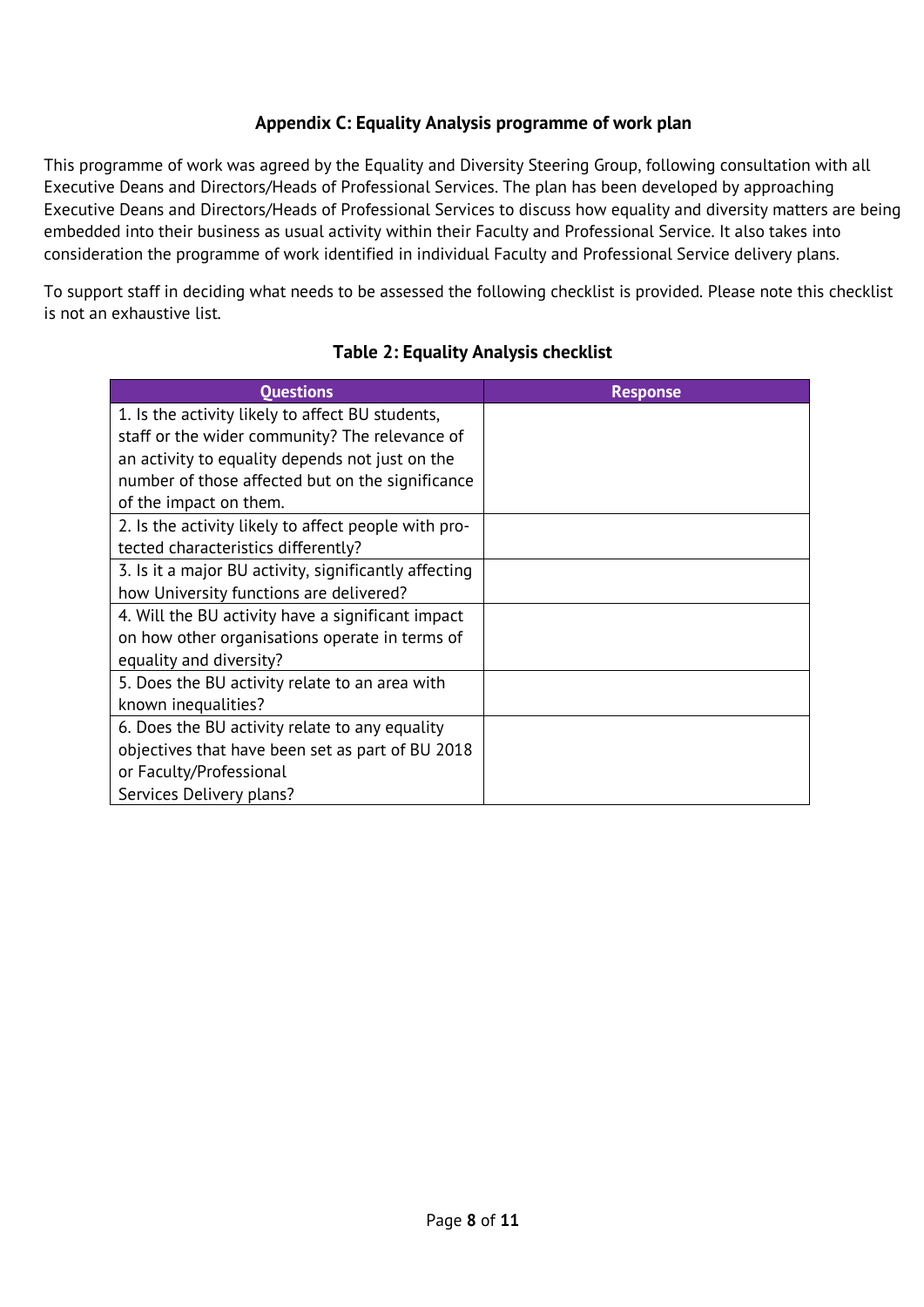The Equality Analysis work for 2017/18 will include discussing with Executive Deans and Directors/Heads of Professional Services the questions in Table 3.

|    | <b>Question</b>                               | <b>Response</b> |
|----|-----------------------------------------------|-----------------|
|    | What Equality Analysis have you previously    |                 |
| 1. | undertaken within in your Faculty and         |                 |
|    | Professional Service?                         |                 |
|    | What have you learnt/identified/actions       |                 |
| 2. | taken from your previous analysis?            |                 |
|    | What new activity will you be undertaking     |                 |
| 3. | during 2016/17 that will need to be assessed? |                 |
|    | What existing activity will you be            |                 |
| 4. | undertaking during 2016/17 that will need to  |                 |
|    | be assessed?                                  |                 |

# **Table 3: Equality Analysis programme of work**

When and if there is a requirement to undertake new activities which had previously not been included in the identified programme of the Equality Analysis work, Executive Deans and Directors/Heads of Professional Services are advised to contact the Equality and Diversity Adviser to discuss further.

Equality Analysis should be carried out using the template provided and having reference to the guidance.

## **Table 4: Faculty/Professional Services Equality analyses work 2016/17**

| <b>Activity</b> | <b>Faculty/Professional Services</b> | <b>Lead</b> | <b>Completion date</b> |
|-----------------|--------------------------------------|-------------|------------------------|
|                 |                                      |             |                        |
|                 |                                      |             |                        |
|                 |                                      |             |                        |
|                 |                                      |             |                        |
|                 |                                      |             |                        |

**The above programme of work does not take into consideration restructures planned within Faculties or Professional Services**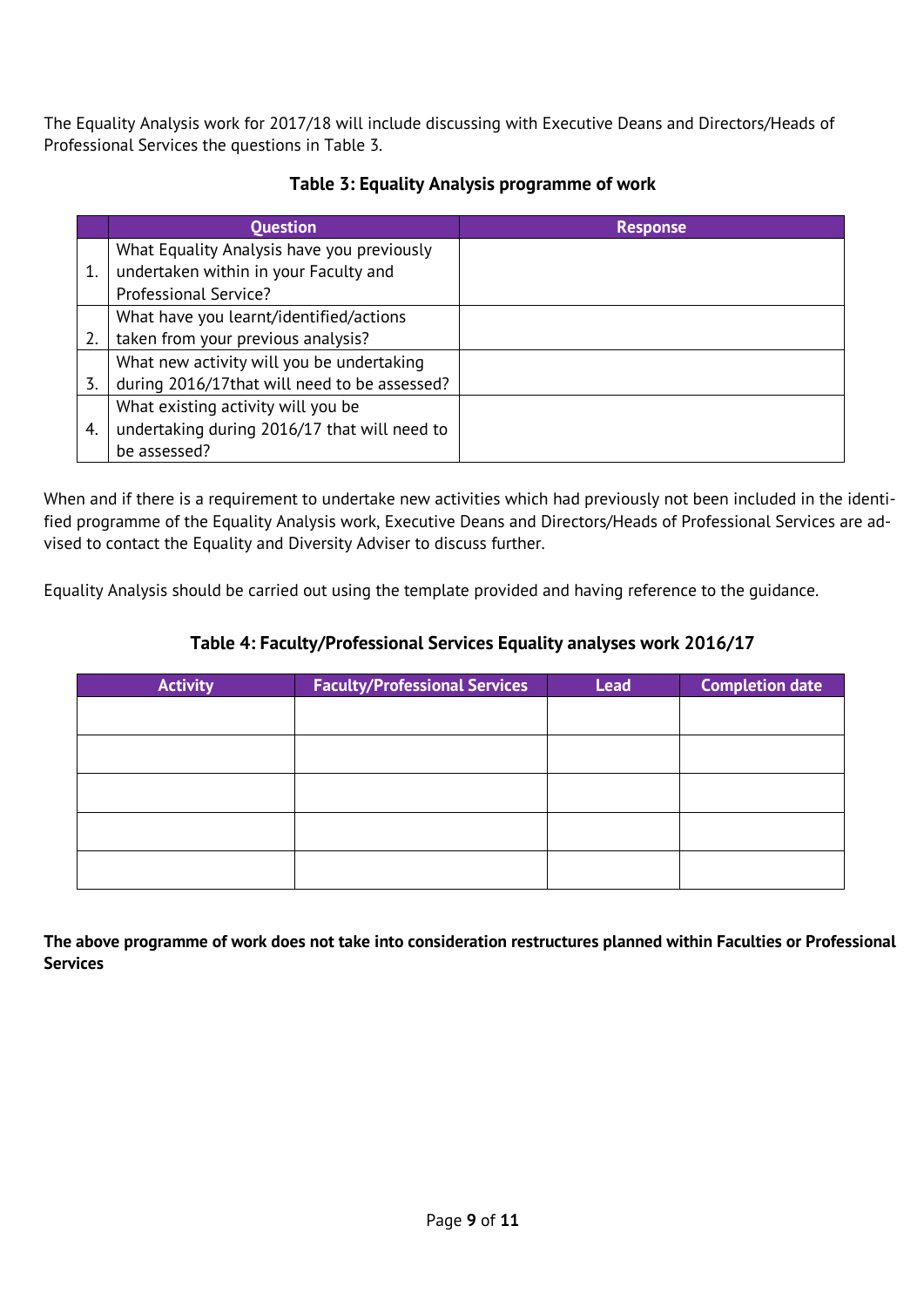## **Appendix D: Gathering and analysing information**

To support completion of analysis, decision-makers may wish to use the questions below to assist in deciding what information to gather and use. Please note this checklist is not an exhaustive list.

- Have you established how the aims of the BU activity relate to equality and diversity?
- Have you established the purpose of the BU activity, the context in which it will operate, who should benefit, and what results are intended?
- Have you started to consider potential impacts on people with different protected characteristics?
- Have you considered which aspects of the BU activity are most relevant to equality and diversity?
- Have you considered which aims of the general equality duty and which protected characteristics your activity is most relevant to?

| <b>Internal information</b>               | <b>External information</b>                       |
|-------------------------------------------|---------------------------------------------------|
| Student/Staff BU profile data (concerning | <b>National Student Survey</b>                    |
| age, disability, gender, ethnicity)       |                                                   |
| [included as part of the DDE Annual       |                                                   |
| report]                                   |                                                   |
| Pay progression and grading data          | <b>HESA Performance Indicators</b>                |
| [included as part of the DDE Annual       |                                                   |
| report]                                   |                                                   |
| Staff promotion data [included as part of | Reports by external agencies e.g. <b>Equality</b> |
| the DDE Annual report]                    | <b>Challenge Unit (ECU)</b>                       |
| Monitoring data on participation in staff | Data collected by UCAS                            |
| development opportunities [included as    |                                                   |
| part of the DDE Annual report]            |                                                   |
| Applications, short listing and           | Census data provided by the Office for            |
| appointment data to BU posts [included    | <b>National Statistics</b>                        |
| as part of the DDE Annual report]         |                                                   |
| Formal/informal feedback from             | Data provided by local networks e.g.              |
| staff/student equality networks/groups    | <b>Prejudice Free Dorset</b>                      |
| such as the Equality and Diversity        |                                                   |
| Steering Group [can be provided through   |                                                   |
| attending the Equality and Diversity      |                                                   |
| <b>Steering Group meetings]</b>           |                                                   |
| Student/staff complaints which reflect    |                                                   |
| an equality component (including hate     |                                                   |
| incidents/hate crimes [included as part   |                                                   |
| of the DDE Annual report]                 |                                                   |
| Feedback from BU Trade Unions [Can be     |                                                   |
| provided via the Equality and Diversity   |                                                   |

### **Table 5: Examples of internal and external equality information**